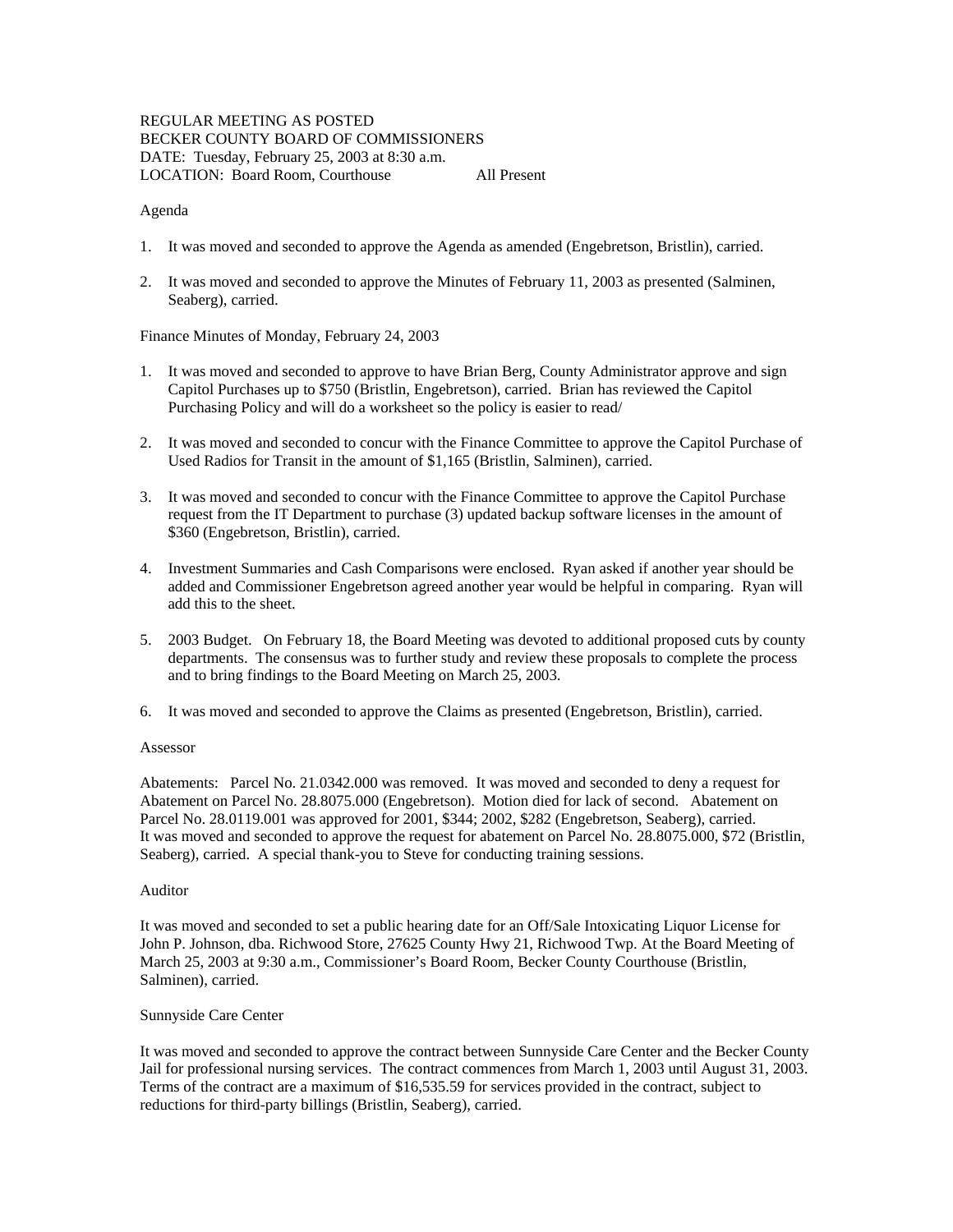## Highway

- 1. It was moved and seconded to approve the Agenda with additions (Engebretson, Bristlin), carried.
- 2. It was moved and seconded to pass Resolution No. 02-03-2A, authorizing the County Engineer to advertise and hire temporary seasonal employees as follows: (3) long-term seasonal employees with a maximum six month term: (2) for maintenance; and (1) for construction; (4) short-term seasonal employees with a maximum three month term: (1) an auto body student from MWTC; (1) for maintenance and (2) for construction (Engebretson, Bristlin), carried.
- 3. It was moved and seconded to pass Resolution No. 02-03-2B, Bid Award for Bituminous Materials and Asphalt Crackfiller to vendors for delivery of the various materials requests (Bristlin, Salminen), carried.
- 4. It was moved and seconded to pass Resolution No. 02-03-2D, Bid Award for the delivery of Corrugated Steel Pipe and Metal End Sections (Bristlin, Seaberg), carried.
- 5. It was moved and seconded to pass Resolution No. 02-03-2E, accepting all quotes and authorizing the County Engineer to purchase Steel Sign Posts (Bristlin, Seaberg), carried.
- 6. It was moved and seconded to concur with the Finance Committee to purchase a Tandem Truck at the state bid of \$132,500 (Engebretson, Bristlin), carried.
- 7. It was moved and seconded to pass Resolution No. 02-03-2F, accepting quotes for traffic control signs and devices (Bristlin, Salminen), carried.
- 8. It was moved and seconded to pass Resolution No. 02-03-2G, accepting quotes for Furnishing 2003 Rental Equipment (Bristlin, Salminen), carried.
- 9. It was moved and seconded to pass Resolution No. 02-03-2H, accepting quotes for Bituminous Mixtures, Aggregates and Maintenance Overlays, with the exception of a possible conflict of interest that will require an opinion from the County Attorney (Bristlin, Salminen), carried.
- 10. It was moved and seconded to continue with MNDOT to use the Highway Patrol for enforcement of weight restrictions (Engebretson, Bristlin), carried.

### Human Services

- 1. It was moved and seconded to approve the Agenda as presented (Engebretson, Salminen), carried.
- 2. It was moved and seconded to concur with the Finance Committee to approve the purchase of (10) used radios and (5) mobile replacement antenna's from Mid-states Wireless and Medi Van for the purchase price of \$1,165. (Engebretson, Bristlin), carried.
- 3. It was moved and seconded to concur with the Finance Committee to approve the Human Services and Transit Claims (Engebretson, Salminen), carried.
- 4. It was moved and seconded to approve the accept submission of the Health Care Access Plan to DHS to qualify as a provider enabling Human services to bill for the cost of providing transportation, food, interpreter services, hearing services and lodging for clients seeking medical care (Bristlin, Engebretson), carried.
- 5. It was moved and seconded to accept the Public Assistance Applications (Engebretson, Salminen), carried.